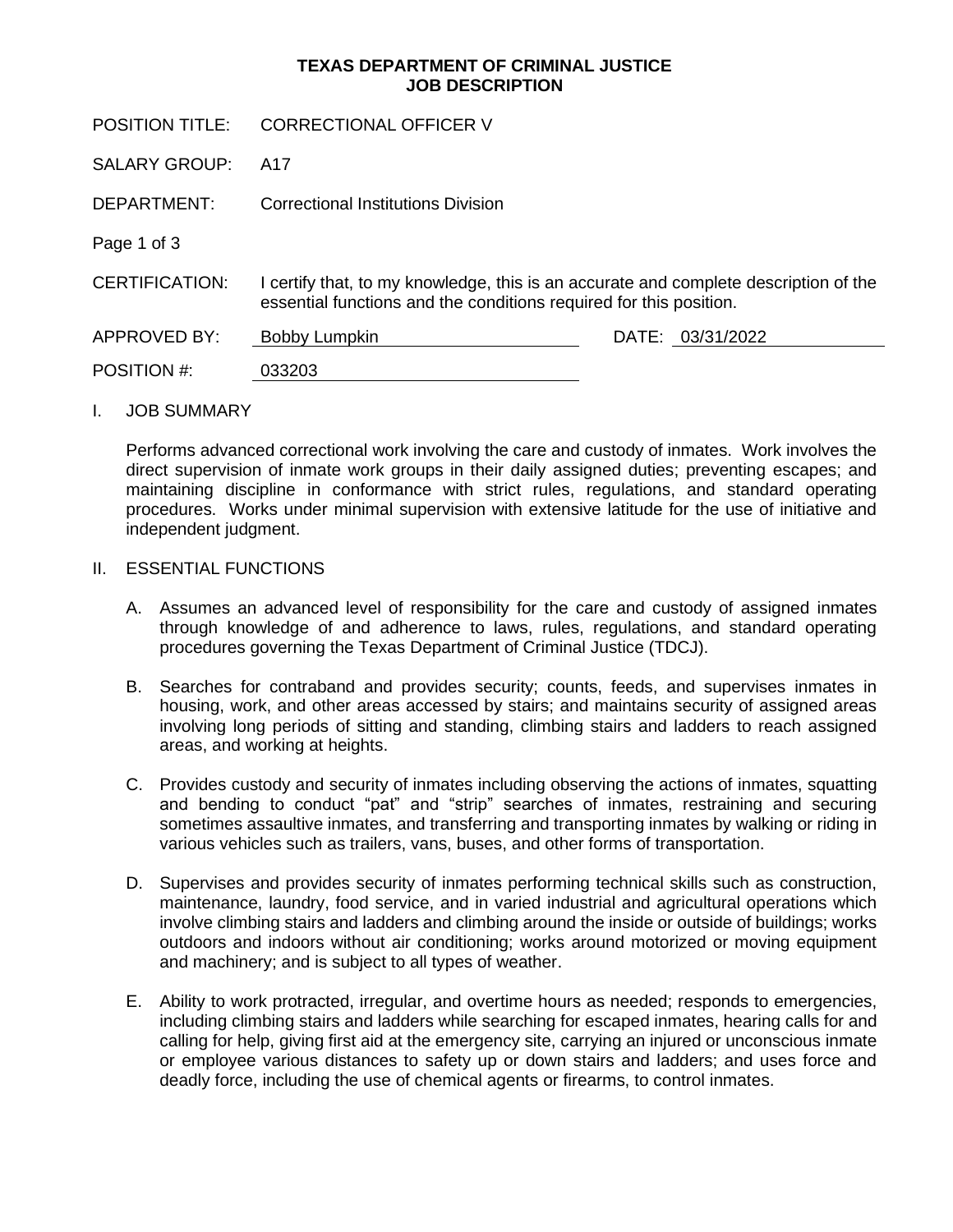# **TEXAS DEPARTMENT OF CRIMINAL JUSTICE JOB DESCRIPTION**

POSITION TITLE: CORRECTIONAL OFFICER V

SALARY GROUP: A17

DEPARTMENT: Correctional Institutions Division

Page 2 of 3

- F. Reads, reviews, and properly applies information found in inmate records which is related to the inmate's health and safety and to the security of the facility; provides leadership and technical guidance to other staff; complies with policies, procedures, rules, and regulations; enforces inmate disciplinary rules; and prepares and maintains records, forms, and reports.
- \* Performs a variety of marginal duties not listed, to be determined and assigned as needed.

# III. MINIMUM QUALIFICATIONS

- A. Education, Experience, and Training
	- 1. Graduation from an accredited senior high school or equivalent or GED.
	- 2. Successful completion of an accredited TDCJ approved college Correctional Officer Training program or TDCJ Correctional Officer Pre-service Training Academy.
	- 3. Must have 73 consecutive months of satisfactory active TDCJ service as a Correctional Officer, supervisor of Correctional Officers, Food Service Manager, or Laundry Manager from current date of hire.
	- \* Continued employment is contingent upon passing exams and skills tests.
- B. Knowledge and Skills
	- 1. Knowledge of agency and departmental organizational structure, policies, procedures, rules, and regulations.
	- 2. Skill to communicate ideas and instructions clearly and concisely.
	- 3. Skill to coordinate with other staff, departments, officials, agencies, organizations, and the public.
	- 4. Skill to interpret and apply rules, regulations, policies, and procedures.
	- 5. Skill to prepare and maintain accurate records, files, and reports.
	- 6. Skill in correctional methods, techniques, practices, and procedures.
	- 7. Skill to provide leadership and technical guidance to other staff.
	- 8. Skill in the supervision of inmates.